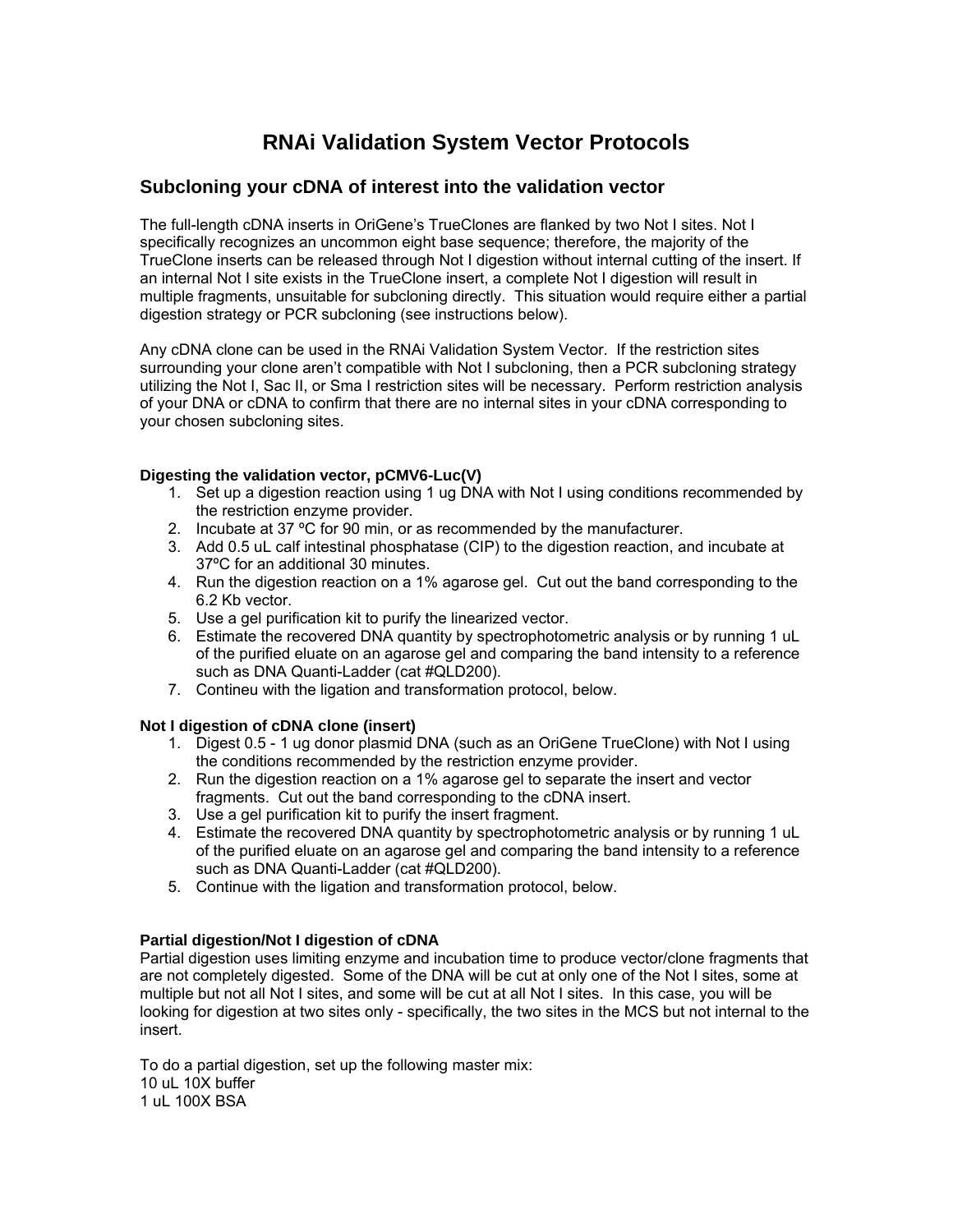1-4 ug DNA up to 100 uL  $H<sub>2</sub>O$ 

- 1. Aliquot this master mix to five tubes, containing 30 uL, 20 uL, 20 uL, 20 uL, and 10 uL respectively.
- 2. To the first tube containing 30 uL, add 0.5 uL Not I enzyme (10U/uL). Pipet up and down to mix well.
- 3. Remove 10 uL from this tube, and add it to the next tube in the series. Pipet up and down to mix well.
- 4. Repeat steps 2 and 3 with all remaining tubes. Now you have 5 tubes of 20 uL digestion reactions with a serial dilution of enzyme.
- 5. Incubate for 15 minutes at 37ºC (instead of the usual 1-2 hours).
- 6. Run each digestion reaction separately on a 1% agarose gel, and look for the reaction in which you see only the 4.7 Kb vector and the full size of the insert (a partial digestion product which has left the internal Not I sites intact). Purify that fragment as the intact cDNA clone. Continue with the ligation and transformation protocol, below.

## **PCR Subcloning (if using enzymes other Not I to subclone)**

*Primer design* 

Design gene specific primers with restriction sequences at the ends. Consider the following recommendations when designing primers.

- Use sequence complementary to your cDNA for 18-22 bases.
- Introduce the sequence for the 5' restriction site (such as the Not I sequence GCGGCCGC) at the 5' end of the forward primer and the sequence for the 3' restriction site (such as the Sma I sequence CCCGGG) at the 5' end of the reverse primer.
- Include additional bases at the 5' end of each primer to allow for efficient digestion by the restriction enzymes. Some of these extra bases can form a G/C clamp.
- Avoid too many Gs or Cs at the 3' ends of either primer.
- Avoid long runs of any single nucleotide.
- Make sure the forward and reverse primers don't form primer dimers (especially avoid complementary sequences at the 3' ends) or significant secondary structure.

Sample primers designed using this strategy for TP53 NM\_000546 Forward oligo:

| GC Clamp | Not I | Gene Specific                                        |
|----------|-------|------------------------------------------------------|
|          |       | 5' GGCGC   AATA   GCGGCCGC   AAGTCTAGAGCCACCGTCCA 3' |

Reverse oligo:

GC Clamp Sma I Gene Specific 5' GGCCG | AA | GGGCCC | AAGCGAGACCCAGTCTCAAA 3'

*PCR amplification*  Assemble all of the following components on ice. 50 ng cDNA clone 5 uL 10X PCR buffer with  $Ma^{2+}$ 1 uL 10 mM dNTPs 20 pmoles forward primer 20 pmoles reverse primer 1 uL Pfu polymerase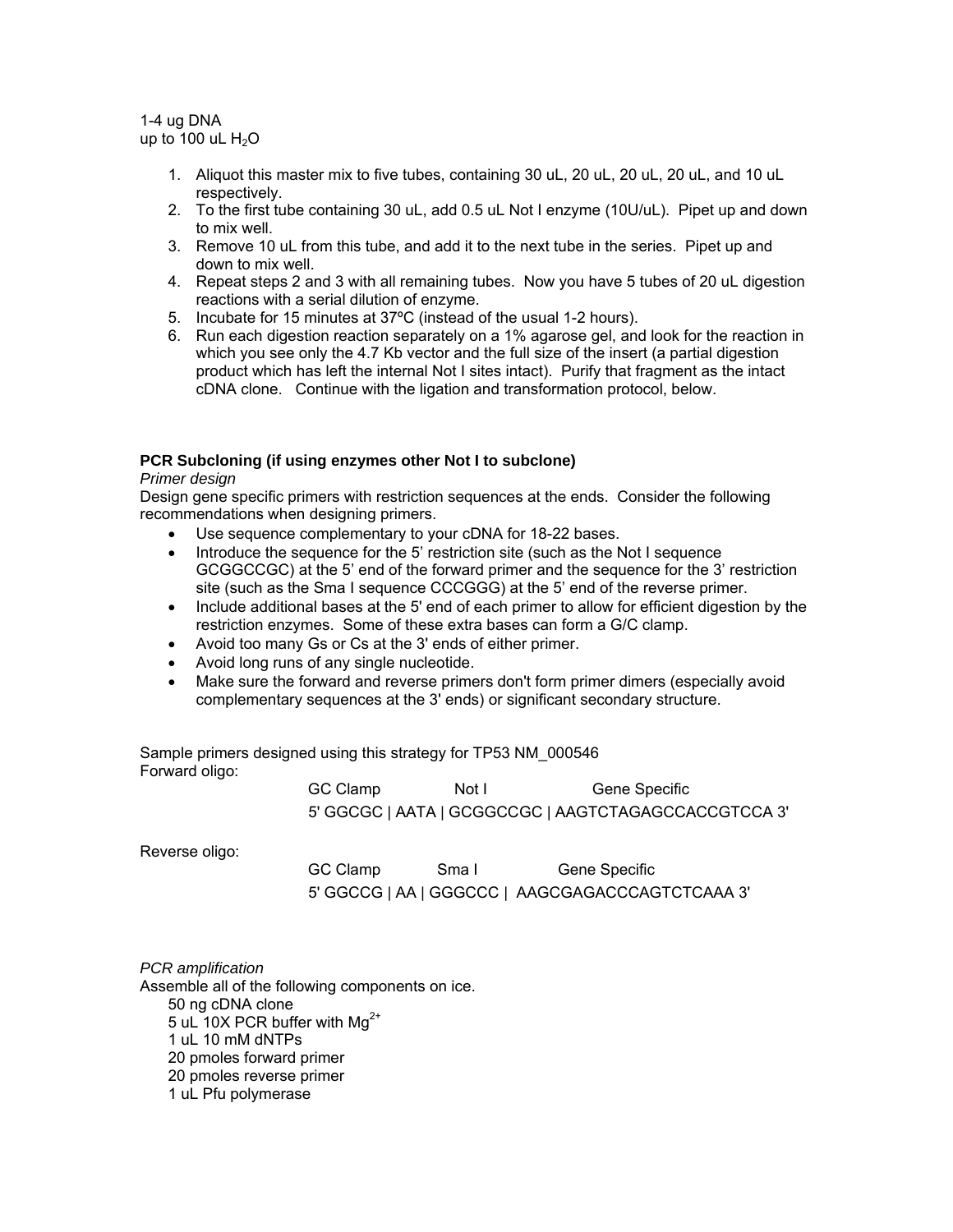up to 50 uL water

Annealing temperatures are dictated by the primer sequences; the temperatures given below are for the sample primers indicated above. You should determine the appropriate annealing temperature for your primers, using the lowest Tm of the two primers.

When introducing new restriction sites at the end of the fragment, only the 3' part of the primer matches the target so the first few annealing cycles should be done at a lower temperature than the subsequent annealing reactions. Calculate the Tm for the **gene specific region only** of each primer and allow the primers to anneal to the template at a temperature that is 5 degrees below the calculated Tm. For the subsequent cycles, calculate the Tm for the **entire length of**  the primer. If it is greater than 70°C, use an annealing temperature of 65°C. For a Tm less than  $70^{\circ}$ C, use an annealing temperature that is  $5^{\circ}$ C below the calculated Tm. The length of the extension time is dictated by the length of the expected amplification product. Use 1 minute for every 1 Kb of length.

Sample cycling conditions for TP53 primers: 94°C for 5 minutes

94°C for 1 minutes 60ºC for 1 minute 72°C for 2 minutes Repeat once

94°C for 1 minute 65°C for 1 minute 72°C for 2 minutes Repeat 30-33 times

72°C for 10 minutes

#### **Ligation and transformation**

Prepare a ligation according to the following protocol 1 uL 10x ligation buffer 10 ng purified digested pCMV-Luc(V) vector 20 ng\* purified digested insert from donor plasmid 0.25 U ligase up to 10 uL  $H<sub>2</sub>O$ \*The optimal insert:vector molar ratio is about 2:1. Adjust the insert concentration accordingly.

Incubate the tube at room temperature for two hours or 16ºC overnight (according to the manufacturer's recommendation).

Transform the mixture according to the directions of the manufacturer of the competent cells. A sample protocol for chemically competent cells is listed here.

- 1. Add 3 to 5 uL of the ligation mixture to 50 uL of competent cells (efficiency rated  $> 10^8$ ) cfu/ug DNA) on ice.
- 2. Mix the tube gently and incubate on ice for 20 minutes.
- 3. Heat shock the tube for 45 seconds at 42ºC.
- 4. Incbuate the tube on ice for 2 minutes, then add 500 uL SOC (recovery medium).
- 5. Incubate the tube at 37ºC with agitation for 1 hour.